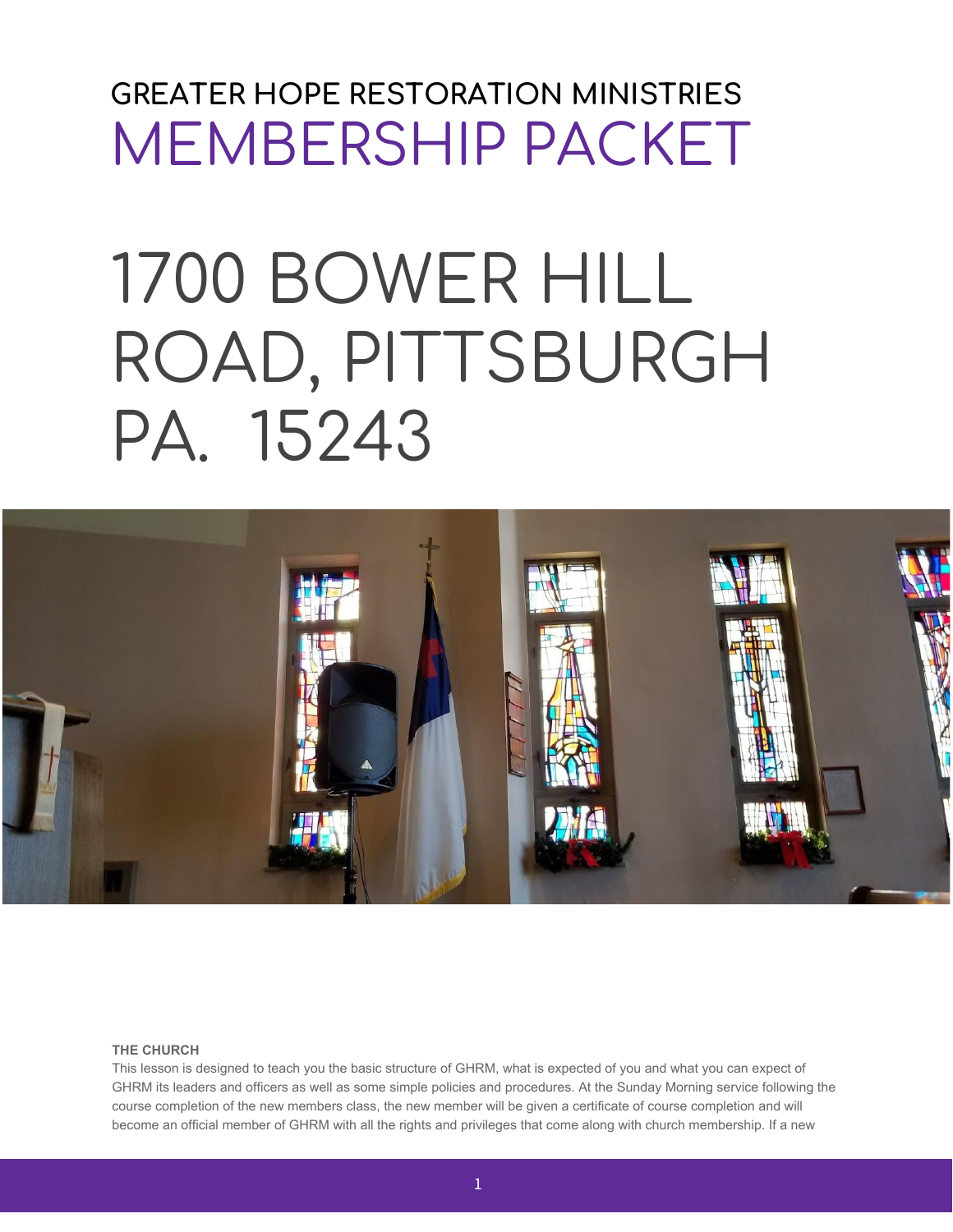member is a candidate for baptism, he/she will become and official member of GHRM and the certificate will be presented to him/ her on the Sunday following their baptism at which time they will become an official member of GHRM with all the rights and privileges that come along with church membership.

To become a member means that you have met the requirements to become part of the church. You are then eligible to participate in all activities of the church, and to receive all the benefits of church membership. It also means that you have accepted certain responsibilities as a church member. When you become a member you become accountable to maintain specific standards of Christian conduct. You will also be accountable to be faithful in attending and supporting the church. Your name will be written in the official church membership roll to remain there for the rest of your life, or until Jesus comes.

#### **Vision Statement**

To become an effective church, continually relevant to our members and the communities that we serve. To become a viable source for hope, information and resources in the community for salvation, information and physical and spiritual well-being.

#### **Our mission**

Greater Hope Restoration Ministries is a center for worship, for knowledge, for helping people to find their purpose. We exist to train, to equip, and to send out those who are prepared to represent the kingdom and fulfill their life's mission to the maximum. We minister to the social, physical and spiritual needs of our members and the community and empower people to succeed in this life all the while preparing them for the life to come.

#### **What We Believe**

The Bible is God's unique revelation to people. It is the inspired, infallible Word of God, and the supreme and final authority on all matters upon which it teaches. No other writings are vested with such divine authority.

We believe in the Father, The Son (Jesus Christ) and the Holy Spirit who is the one true, holy God, eternally existing in three persons each equally possessing all the attributes of deity and personality characteristics.

We believe in the divinity of Jesus, His virgin birth, His sinless life, His miracles, His death as substitutionary atonement, His bodily resurrection, His ascension and His personal and visible return to earth.

We believe in the indwelling and baptism of the third person in the trinity, the Holy Spirit who is active and at work in the life of the believer and who seals us unto the day of redemption.

The local church is a congregation of believers who gather for worship, prayer, instruction, encouragement, mutual accountability, and community with each other. Through it, believers invest time, energy, and resources to fulfill the Great Commission — reaching lost people and growing them into fully devoted followers of Christ.

Greater Hope Restoration Ministries strives to serve the communities in which we are centered around through providing impactful worship experiences, community outreach programs geared towards families and youth services.

We believe in feeding the poor, clothing the naked and visiting those who are imprisoned as the word of God commands.

# **Why We Believe**

- We have witnessed the effects of the power of God through His word in the lives of those who have not only believed God's word, but have applied it to their hearts and throughout their everyday lives.
- We have watched the transformation that a renewed mind brings about as people's lives have evolved from hopelessness to purpose and meaning.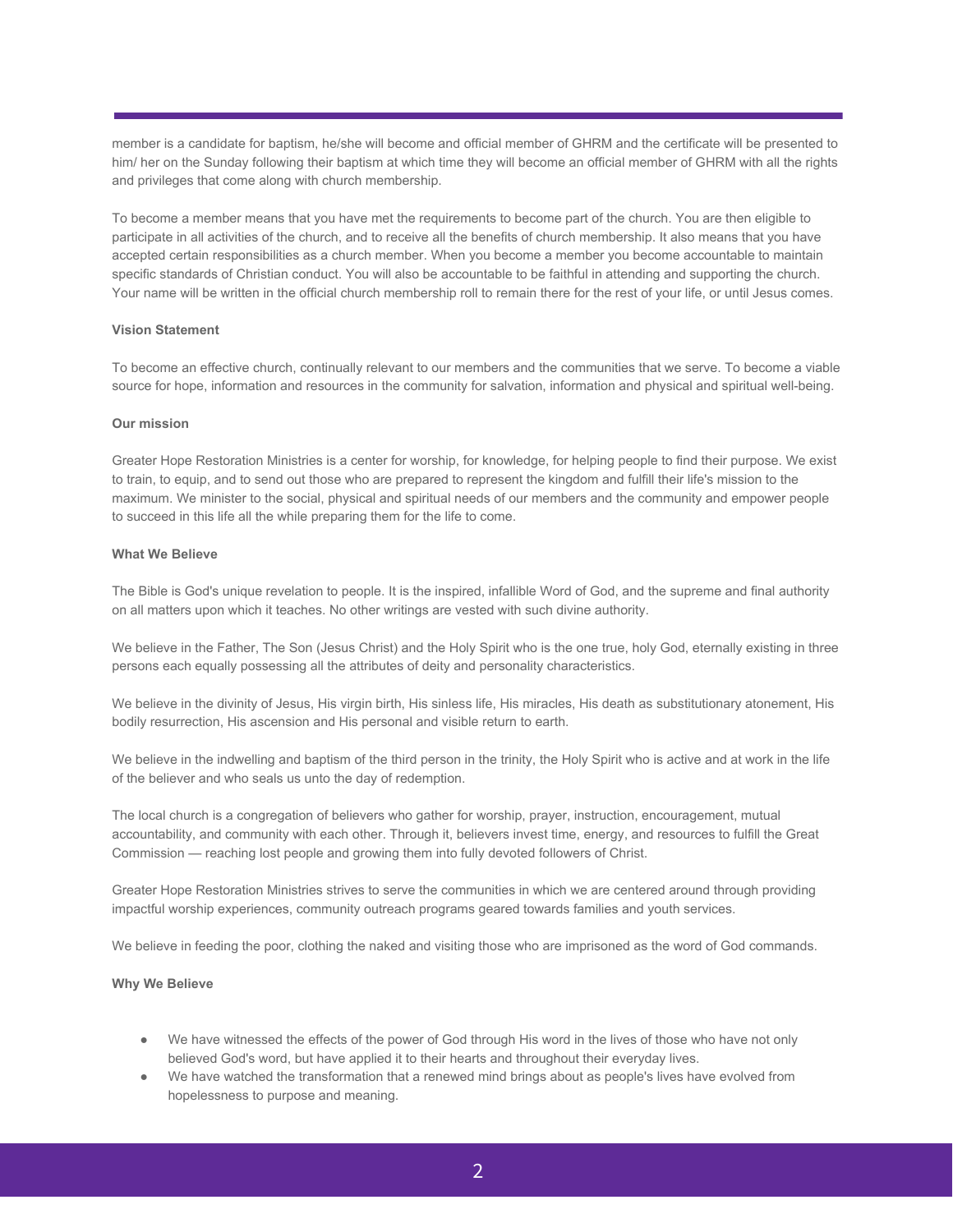- We have seen the healing power of Jesus the Christ in people who were healed of physical, mental and emotional afflictions and shared their testimonies of healing in a public forum.
- We have experienced the power of devils being cast out by the authority and power of our Lord Jesus Christ.
- We have learned that God really does answer prayers as we have prayed for ways to help our communities and watched resources pour in as a response to the Lord hearing our cries for those in need.
- We have walked in the favor of God through open doors that have helped us to do meaningful ministry and not religious services.
- We have been influenced by the love of God as we have found His love to be real and alive and well at GHRM.
- And we have realized that it really is possible to have unity within the bonds of peace as we have worked together to become a family that is not perfect, but one that cares for the needs of one another.

# **What are the benefits of being a member of GHRM?**

• To provide you with a spiritual family to support and encourage you in your walk with Christ (Gal.6:1-2; Heb.10:24-25)

- To give you a place to discover and use your gifts in ministry (I Cor12:4-27)
- To place you under the spiritual protection of Godly leaders (Heb.13:17; Acts 20:28-29)
- To give you the accountability that you need to Grow (Eph.5:21)

# **What can you expect as a member of GHRM?**

• **Worship** - Regular worship meetings that will help you to focus on God. Our meetings are designed to prepare you spiritually and emotionally for the week ahead. Feel free to review the GHRM's weekly calendar which can be found on the church website for worship meeting times.

• **Fellowship** - Fellowshipping with other members helps you face life's problems by providing the support and encouragement of other Christians. GHRM provides opportunies for weekly fellowships, including outreach programs, youth events, women's and men's fellowships, and fun filled activities.

• **Discipleship** - We will continue to disciple you throughout your walk with Christ to in order to fortify your faith by learning the truth of God's word and applying those principles to your lifestyle.

• **Ministry** - The many ministries that we offer will help you find and develop your talents and use them in serving others. Once you become a full member of GHRM, you will be free to work within any GHRM ministry. We ask that you would be an active particpant and worker in the ministry in order to help fulfill the missions, visions and goals of GHRM. Leadership rolls within a particular ministry will be determined by GHRM leadership.

• **Evangelism and Outreach** - Evangelism and Outreach helps you fulfill your mission of reaching your friends and family for Christ and it helps GHRM fulfill its mission in reaching the lost and helping the poor. Our Evangelism and Outreach programs need dedicated people who will help us to carry out the work.

#### **What we expect from our members?**

• **Worship**. We expect regular and active worship attendance. We understand that attendance is voluntary, however regular attendance is necessary in order for you to grow and mature in the Lord.

• **Discipleship**. We expect all members to be in regular bible study classes, and be enrolled and in attendance in an age appropriate Sunday School Class.

• **Fellowship**. We expect our members to get to know another and be supportive of each other as we fulfill the vision and goals of the ministry together.

• **Ministry**. We expect our members to be become involved in the ministries of the Church. **Find something for your hands to do**. If you are unsure of your "fit" or purpose or calling, speak to someone in leadership who is equipped to help direct you to a fruitful and purposed filled life.

• **Evangelism**. We expect our members to talk to their family and friends firstly about salvation through Jesus Christ and after that membership at GHRM. We understand the "great commisson" and the urgency to preach and teach the gospel to all nations. We also realize that church membership is a personal choice, however we do understand the importance of the unity that occurs within families when they pray, worship and serve the Lord together.

# **DRESS**